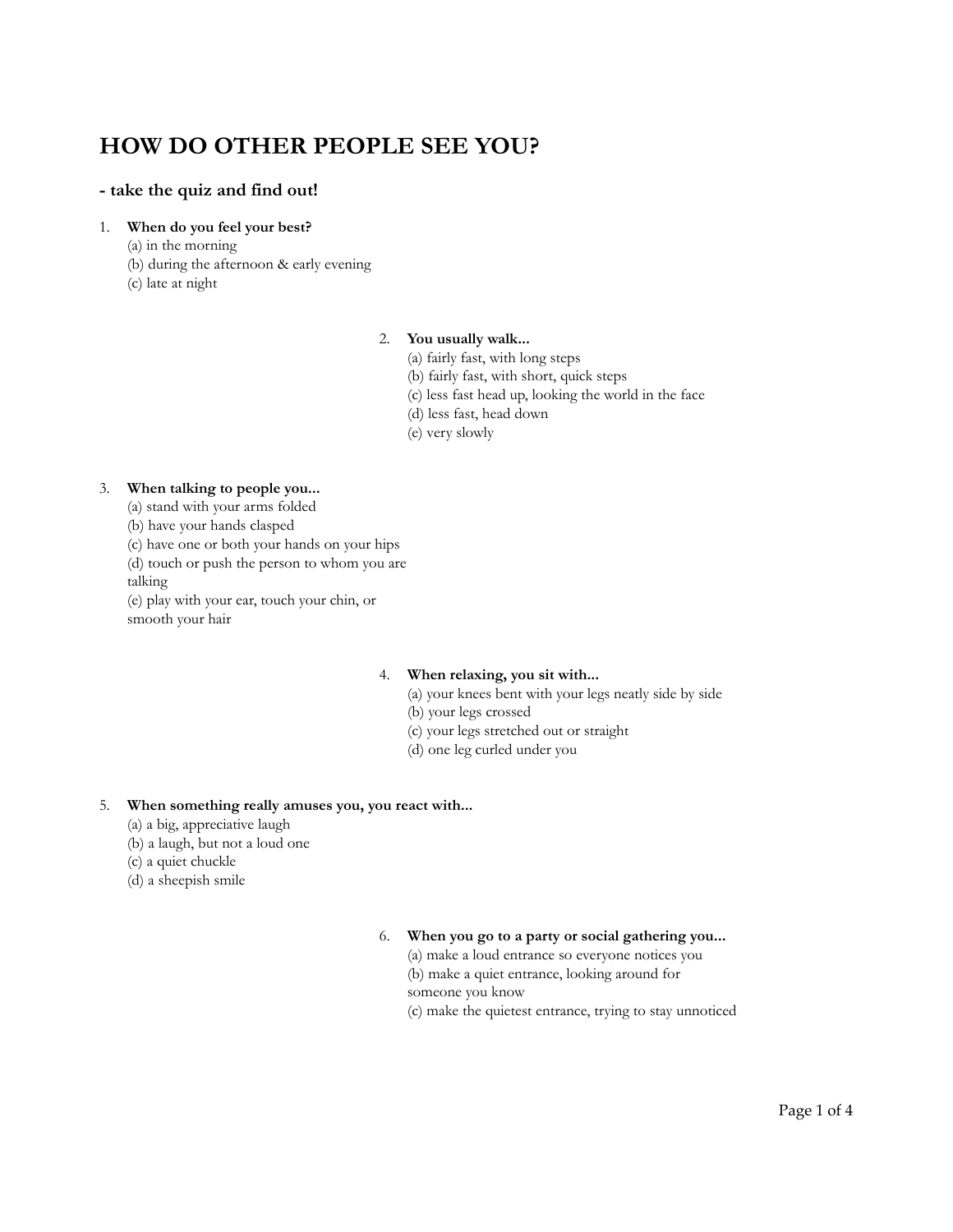## **- take the quiz and find out!**

- 7. **You're working very hard, concentrating hard, and you're interrupted. Do you...**
	- (a) welcome the break
	- (b) feel extremely irritated
	- (c) vary between these two extremes

## 8. **Which of the following colours do you like most?**

- (a) red or orange
- (b) black
- (c) yellow or light blue
- (d) green
- (e) dark blue or purple
- (f) white
- (g) brown or grey
- 9. **When you are in bed at night, in those last few moments before going to sleep, you lie...**
	- (a) stretched out on your back
	- (b) stretched out face down on your stomach
	- (c) on your side, slightly curled
	- (d) with your head on one arm
	- (e) with your head under the covers

## 10. **You often dream that you are...**

- (a) falling
- (b) fighting or struggling
- (c) searching for something or somebody
- (d) flying or floating
- (e) you usually have dreamless sleep
- (f) your dreams are always pleasant

Now add up your score using the next page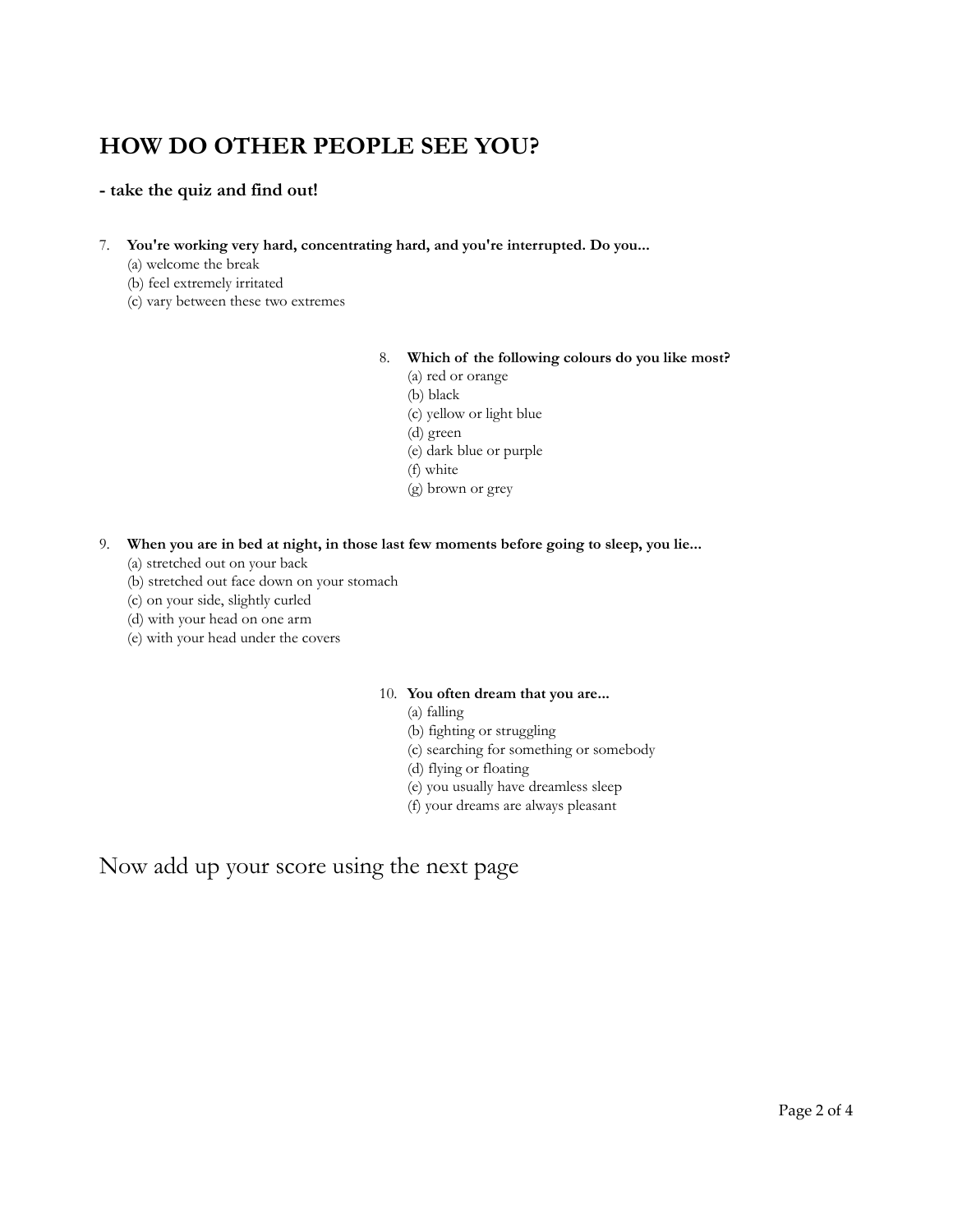**- take the quiz and find out!**

| POINTS:<br>1.<br>(a) 2<br>$(b)$ 4<br>$(c)$ 6              | 2.<br>$(a)$ 6<br>$(b)$ 4<br>$(c)$ 7<br>$(d)$ 2<br>$(e)$ 1           | 3.<br>$(a)$ 4<br>$(b)$ 2<br>$(c)$ 5<br>$(d)$ 7<br>$(e)$ 6 | 4.<br>$(a)$ 4<br>$(b)$ 6<br>$(c)$ 2<br>$(d)$ 1                                |
|-----------------------------------------------------------|---------------------------------------------------------------------|-----------------------------------------------------------|-------------------------------------------------------------------------------|
| 5.<br>$(a)$ 6<br>$(b)$ 4<br>$(c)$ 3<br>$(d)$ 5<br>$(e)$ 2 | 6.<br>$(a)$ 6<br>$(b)$ 4<br>$(c)$ 2                                 | 7.<br>$(a)$ 6<br>$(b)$ 2<br>$(c)$ 4                       | 8.<br>$(a)$ 6<br>(b) 7<br>$(c)$ 5<br>$(d)$ 4<br>$(e)$ 3<br>$(f)$ 2<br>$(g)$ 1 |
| 9.<br>(a) 7<br>$(b)$ 6<br>$(c)$ 4<br>$(d)$ 2<br>$(e)$ 1   | 10.<br>$(a)$ 4<br>(b) 2<br>$(c)$ 3<br>$(d)$ 5<br>$(e)$ 6<br>$(f)$ 1 |                                                           |                                                                               |

Now add up your total number of points…